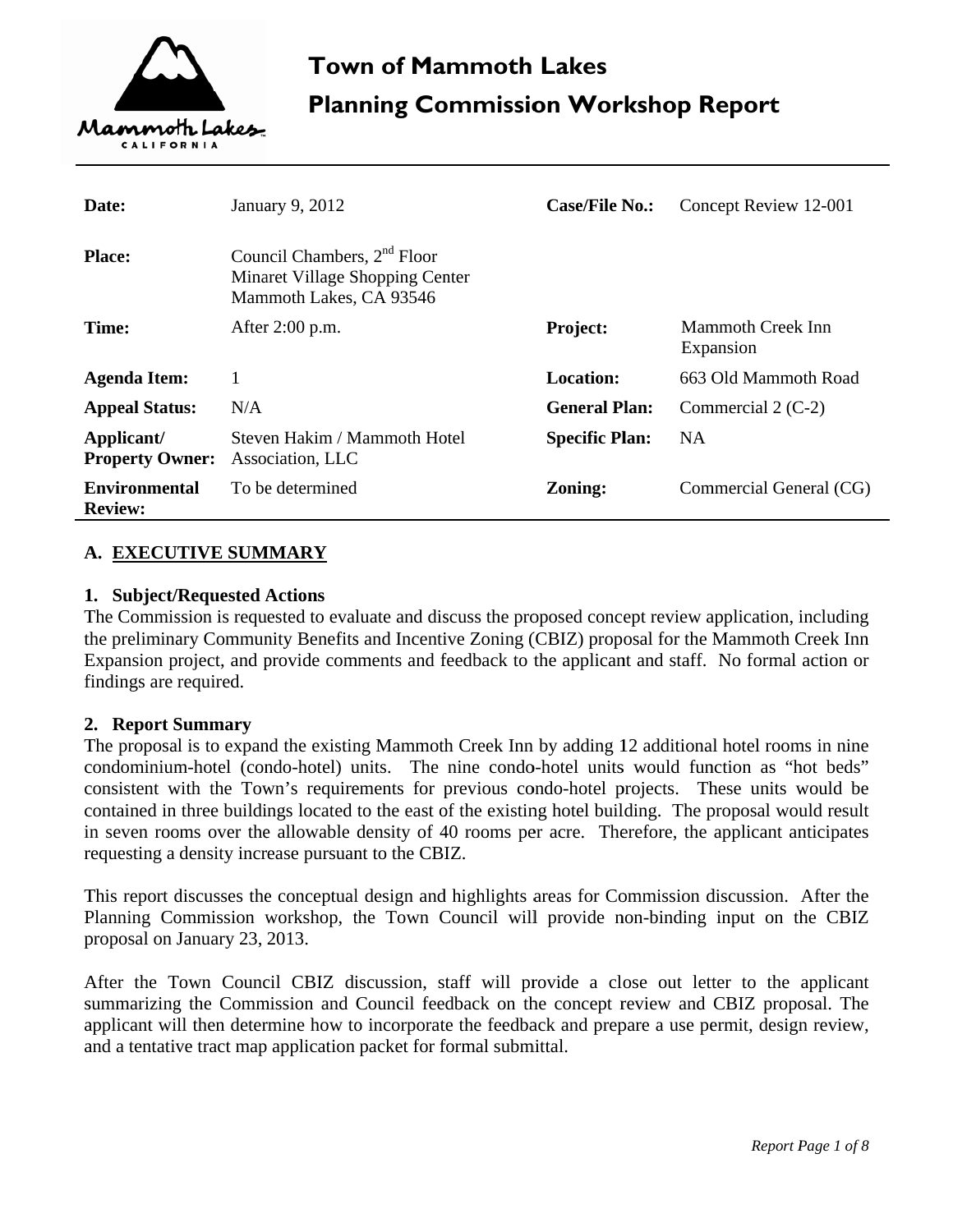# 3. Location Map



| <i>Report Approved By:</i>       | Report Approved By:            |
|----------------------------------|--------------------------------|
| Jen Daugherty, Associate Planner | Ellen Clark, Principal Planner |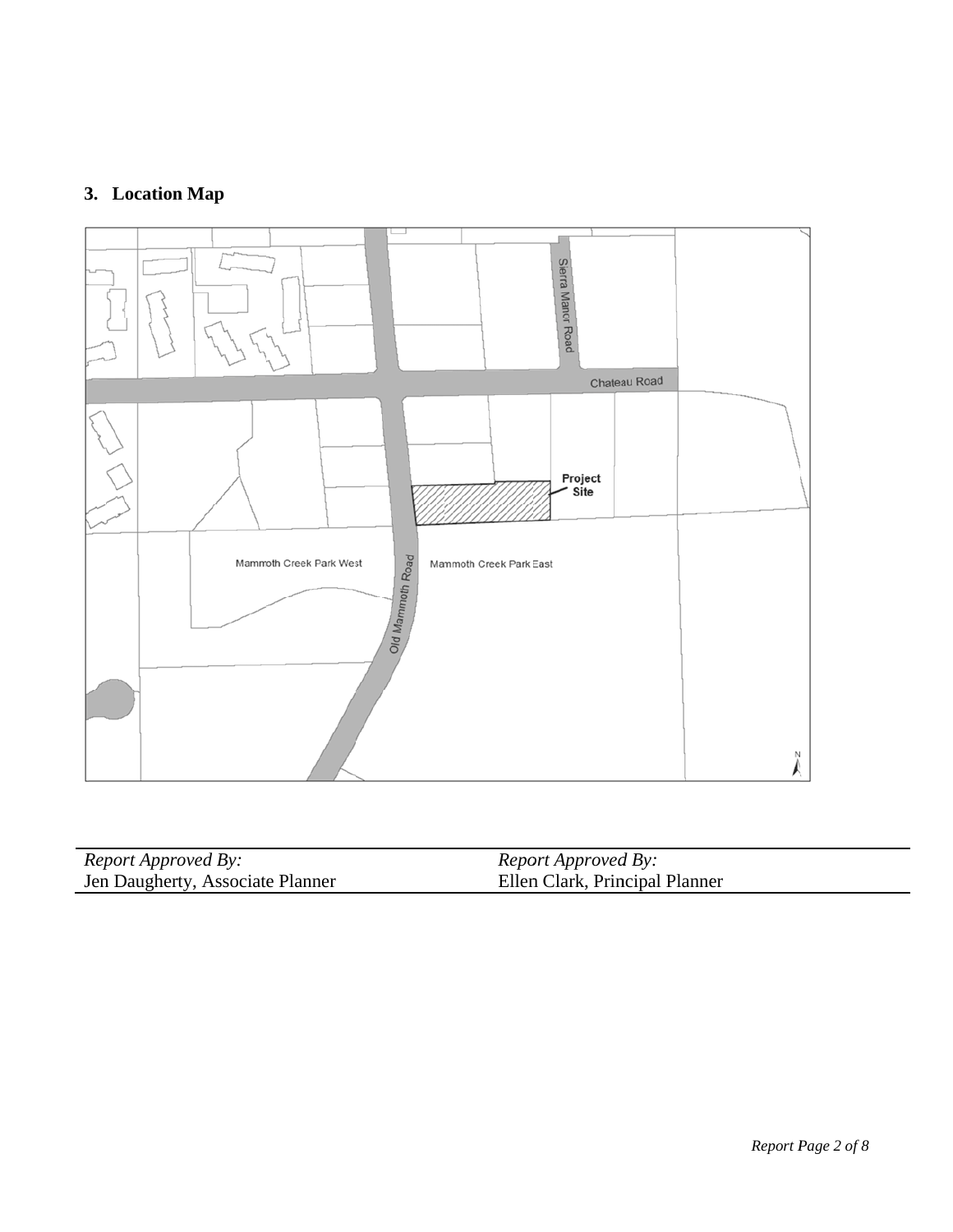# **B. ANALYSIS**

## **1. Background and Project History**

The owner of the Mammoth Creek Inn has made improvements over the past few years to revitalize the existing hotel. Substantial interior upgrades and improvements were completed in 2008, deteriorating balconies and railing were replaced, and the exterior of the building was upgraded with new materials and colors (Design Review 09-002).

Subsequent to the design review approval, an administrative permit for a restaurant in the hotel and an adjustment were approved (Administrative Permit 09-002 and Adjustment 09-003). The adjustment allowed a ten percent reduction in the required amount of parking and a five percent increase in the allowable lot coverage. The adjustment was approved based on the findings that the existing on-site parking spaces would be increased and circulation pattern enhanced. Since that time, the owner has decided to not pursue development of a restaurant within the hotel, and is instead proposing to expand the hotel with additional rooms.

## **2. Development Proposal**

The proposal is to expand the existing Mammoth Creek Inn by adding 12 additional hotel rooms in nine condominium-hotel (condo-hotel) units. The condo-hotel units would function as "hot beds" consistent with the Town's requirements for previous condo-hotel projects (e.g., under hotel management, daily housekeeping service, front desk, standardized furniture, fixtures and equipment, etc.).

The nine proposed condo-hotel units would be contained in three buildings of the same design located to the east of the existing hotel building. The buildings are proposed to be approximately 43 feet tall with four floors. Each building includes four understructure parking spaces.

|                                                                      |             |              |                         | <b>Total</b> |
|----------------------------------------------------------------------|-------------|--------------|-------------------------|--------------|
| <b>Unit Type</b>                                                     | Studio      | One-bedroom  | Two-bedroom             | N/A          |
| Number of Each<br>Unit Type                                          |             |              |                         | 9 units      |
| <b>Total Number of</b><br><b>Bedrooms</b><br>per<br><b>Unit Type</b> | 3           |              |                         | 12 rooms     |
| <b>Location of Unit</b>                                              | First floor | Second floor | Third and fourth floors | N/A          |

Table 1: Proposed Unit Type and Density Breakdown.

The Mammoth Creek Inn currently has 26 rooms, and this proposal would increase the total number of rooms to 38. The allowable base density is 40 rooms per acre, which would allow a total of 31.2 rooms on this site (rounded down to 31 rooms). Therefore, the proposal would result in seven rooms over the allowable base density. The applicant anticipates requesting a density increase pursuant to the Community Benefits/Incentive Zoning Policy (CBIZ).

The proposal also includes additional parking spaces to meet the requirements for the existing hotel and the 12 additional rooms. The site plan, floor plans, and building sections are included as Attachment 1.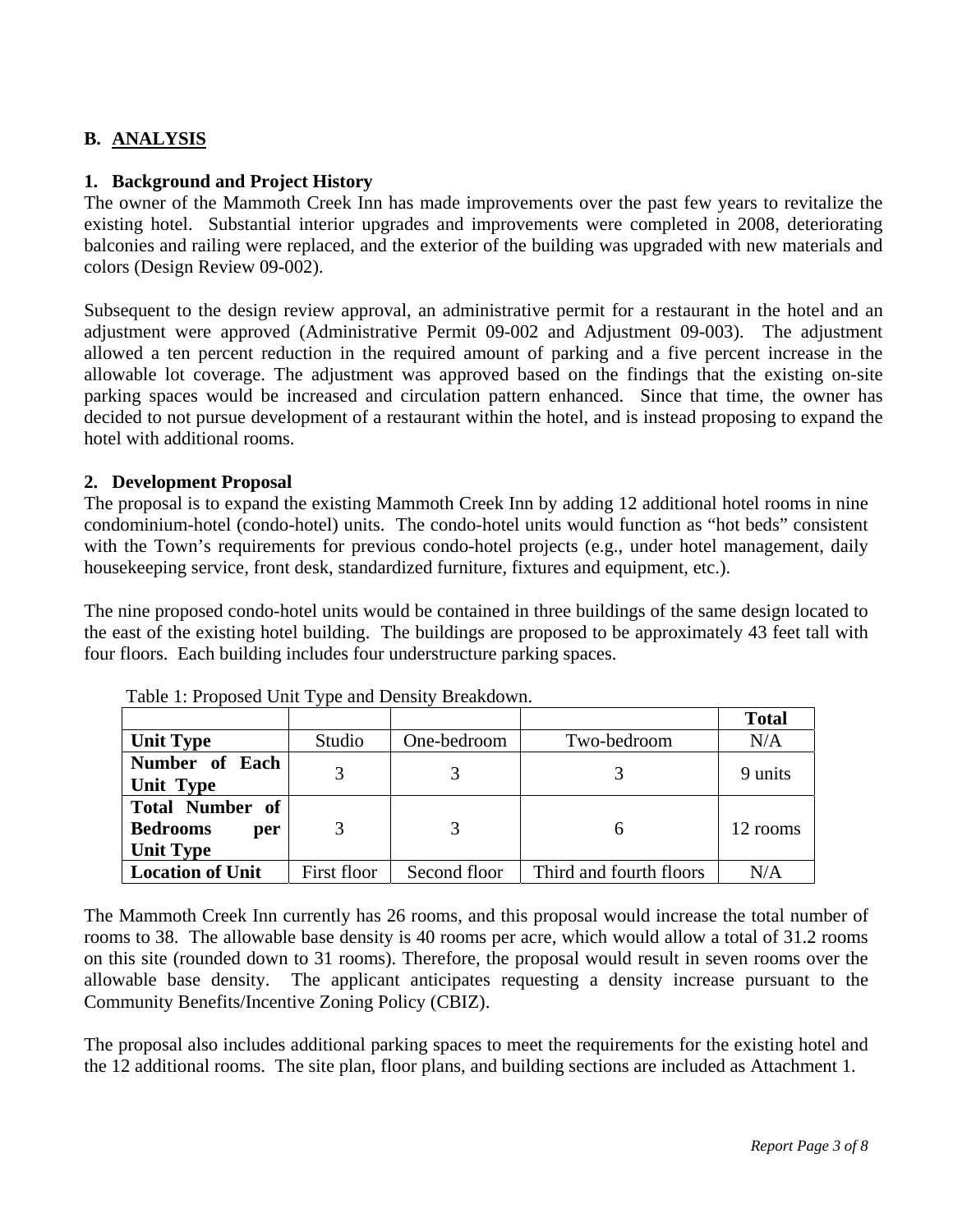## **3. Subject Property and Surrounding Land Uses**

The project is zoned Commercial General and the surrounding land uses are commercial uses and Mammoth Creek Park. Table 2 describes the surrounding land uses and zoning.

| Location | Zoning* | <b>Adjacent Streets</b> | <b>Land Use</b>                             |
|----------|---------|-------------------------|---------------------------------------------|
| North    | CG.     | N/A                     | Sherwin Plaza (commercial),<br>The Cast-Off |
| South    | N/A     | N/A                     | <b>Mammoth Creek Park East</b>              |
| East     | CL      | N/A                     | Rock N' Bowl                                |
| West     | CL      | Old Mammoth Road        | Dental Office, The Stove Restaurant         |

Table 2: Surrounding Land Uses and Zoning.

\*CG = Commercial General; CL = Commercial Lodging

## **4. General Plan Consistency**

The project appears to be consistent with the following General Plan Vision statements as described in Table 3:

#### Table 3: General Plan Vision Conformance

| <b>Vision Statement</b>                                                                                                                           | <b>Explanation of Project Conformance with</b><br><b>Vision Statement</b>                                                                                      |
|---------------------------------------------------------------------------------------------------------------------------------------------------|----------------------------------------------------------------------------------------------------------------------------------------------------------------|
| "being a premier, year-round resort community based on<br>diverse outdoor recreation, multi-day events and an<br>ambiance that attracts visitors" | The project would expand an existing hotel to<br>provide additional visitor lodging in a location<br>adjacent to U.S. Forest Service land and trails.          |
| "Protecting the surrounding natural environment and<br>supporting our small town atmosphere by limiting the<br>urbanized area."                   | The project is within the urban growth boundary<br>and the density is consistent with that allowed by<br>the General Plan, Municipal Code, and CBIZ<br>Policy. |

The project appears to be consistent with the following General Plan goals, policies, and actions as described in Table 4.

| Table 4: General Plan Conformance with Goals, Policies, and Actions |  |  |  |  |
|---------------------------------------------------------------------|--|--|--|--|
|---------------------------------------------------------------------|--|--|--|--|

| <b>Goal, Policy, or Action</b>                                                                                                                                                                                      | <b>Explanation of Project Conformance with Goal,</b><br><b>Policy, or Action</b>                                                                                                                                                                                             |
|---------------------------------------------------------------------------------------------------------------------------------------------------------------------------------------------------------------------|------------------------------------------------------------------------------------------------------------------------------------------------------------------------------------------------------------------------------------------------------------------------------|
| E.1.D: Encourage restaurants, retail, entertainment,<br>lodging, and services.                                                                                                                                      | The project would expand an existing lodging<br>facility.                                                                                                                                                                                                                    |
| C.2.L: Create a visually interesting and aesthetically<br>pleasing built environment by requiring all development to<br>incorporate the highest quality of architecture and<br>thoughtful site design and planning. | The site is limited by the existing hotel, circulation,<br>and easements through the center of the site. The<br>applicant and architect sited buildings based on<br>these limitations. The detailed building design will<br>be provided during formal application submittal. |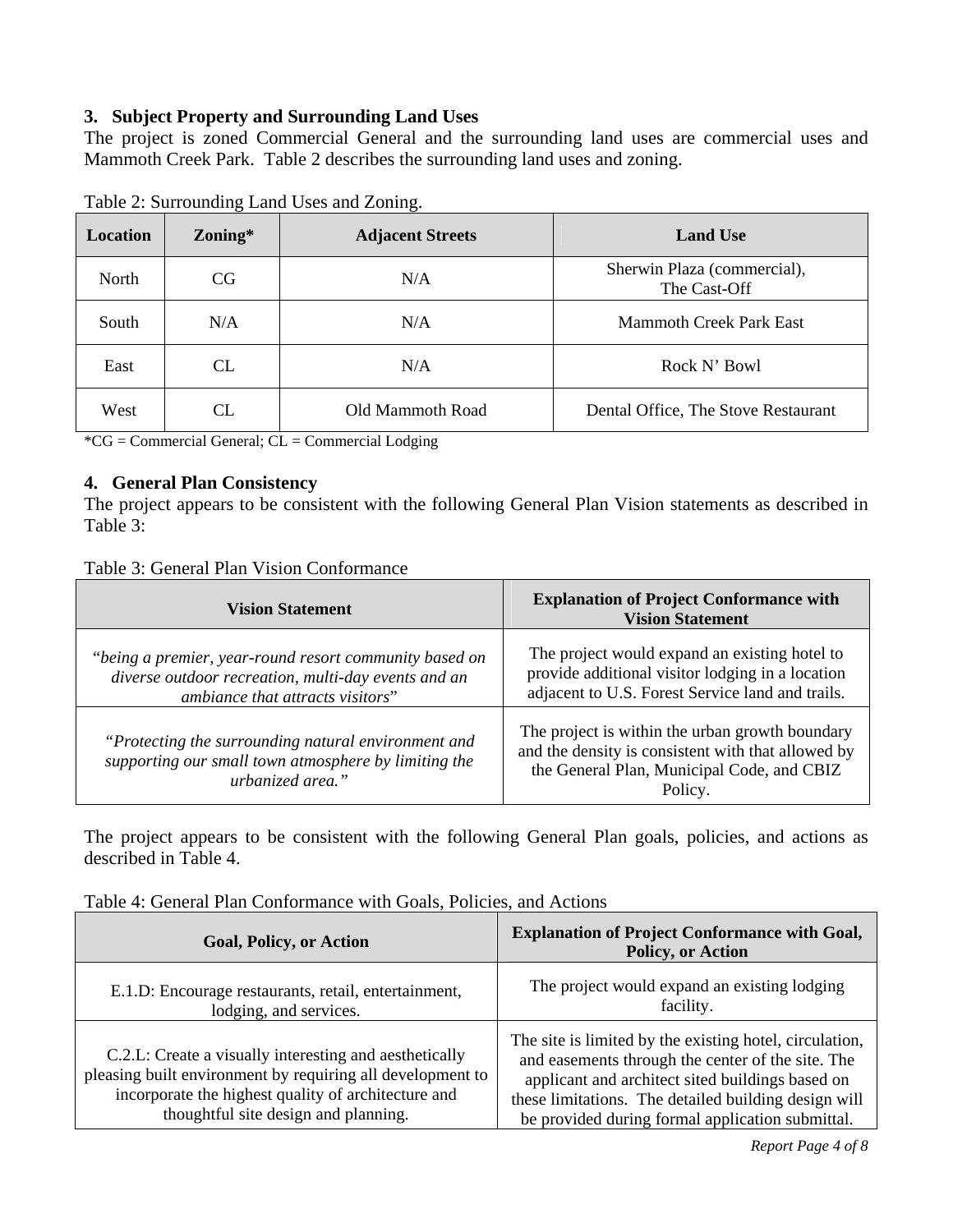| C.2.V: Building height, massing and scale shall<br>complement neighboring land uses and preserve views to<br>the surrounding mountains.                                                                                                 | Building height is consistent with the Municipal<br>Code, and buildings are sited to preserve and<br>maximize views. The detailed building design will<br>be provided during formal application submittal. |
|-----------------------------------------------------------------------------------------------------------------------------------------------------------------------------------------------------------------------------------------|------------------------------------------------------------------------------------------------------------------------------------------------------------------------------------------------------------|
| L.5.G: In the commercial designations, density may be<br>increased to no more than twice the allowable density for<br>transient projects that specifically enhance the tourism,<br>community, and environmental objectives of the Town. | Applicant will be requesting a density increase<br>pursuant to the CBIZ Policy for this project.                                                                                                           |

## **5. Municipal Code Consistency**

A summary and analysis of the proposal and Town zoning requirements is discussed in Table 5.

Table 5: Zoning Consistency

| <b>General Information</b>                                  |                                     |                                         |                         |  |  |
|-------------------------------------------------------------|-------------------------------------|-----------------------------------------|-------------------------|--|--|
| General Plan: Commercial 2 (C-2)                            |                                     | Specific Plan: N/A                      |                         |  |  |
| Zoning: Commercial General (CG)                             |                                     | Overlay Zone/District/Master Plan: N/A  |                         |  |  |
| Existing Land Use: Hotel                                    |                                     | Permit(s) Required for Use: UP, DR, TTM |                         |  |  |
| <b>Development Standards</b>                                |                                     |                                         |                         |  |  |
| <b>Standard</b><br>Required/Allowed                         |                                     | <b>Proposed/Provided</b>                | <b>Complies?</b>        |  |  |
| <b>Lot Requirements</b>                                     |                                     |                                         |                         |  |  |
| Lot area $(s.f.)$                                           | $10,000$ s.f.                       | 33,977 s.f.                             | Yes                     |  |  |
| Lot width (feet)                                            | 75 feet                             | 96 feet                                 | Yes                     |  |  |
| Lot depth (feet)                                            | 100 feet                            | 333 feet                                | Yes                     |  |  |
| <b>Density</b>                                              |                                     |                                         |                         |  |  |
| Hotel (40 rooms/acre or up<br>80<br>rooms/acre<br>per<br>to | 31.2 rooms (at 40<br>rooms/acre) or | 38 rooms                                | TBD per CBIZ Policy     |  |  |
| General<br>Plan<br>Policy<br>L.5.G                          | 62.4 rooms (at 80<br>rooms/acre)    |                                         |                         |  |  |
| <b>Setbacks &amp; Separations</b>                           |                                     |                                         |                         |  |  |
| Front yard (feet)                                           | 20 feet                             | No change                               | N/A                     |  |  |
| Side yard (feet)                                            | 0 feet                              | 0 feet                                  | Yes                     |  |  |
| Rear yard (feet)                                            | 0 feet                              | 0 feet                                  | Yes                     |  |  |
| <b>Lot Coverage</b>                                         | 70%                                 | 75%                                     | Yes (Adjustment 09-003) |  |  |
| <b>Building Height</b>                                      |                                     |                                         |                         |  |  |
| Structures with<br>understructure parking                   | 45 feet                             | 43 feet                                 | Yes*                    |  |  |
| <b>Snow Storage</b>                                         | 60% of paved areas                  | 46%                                     | $No**$                  |  |  |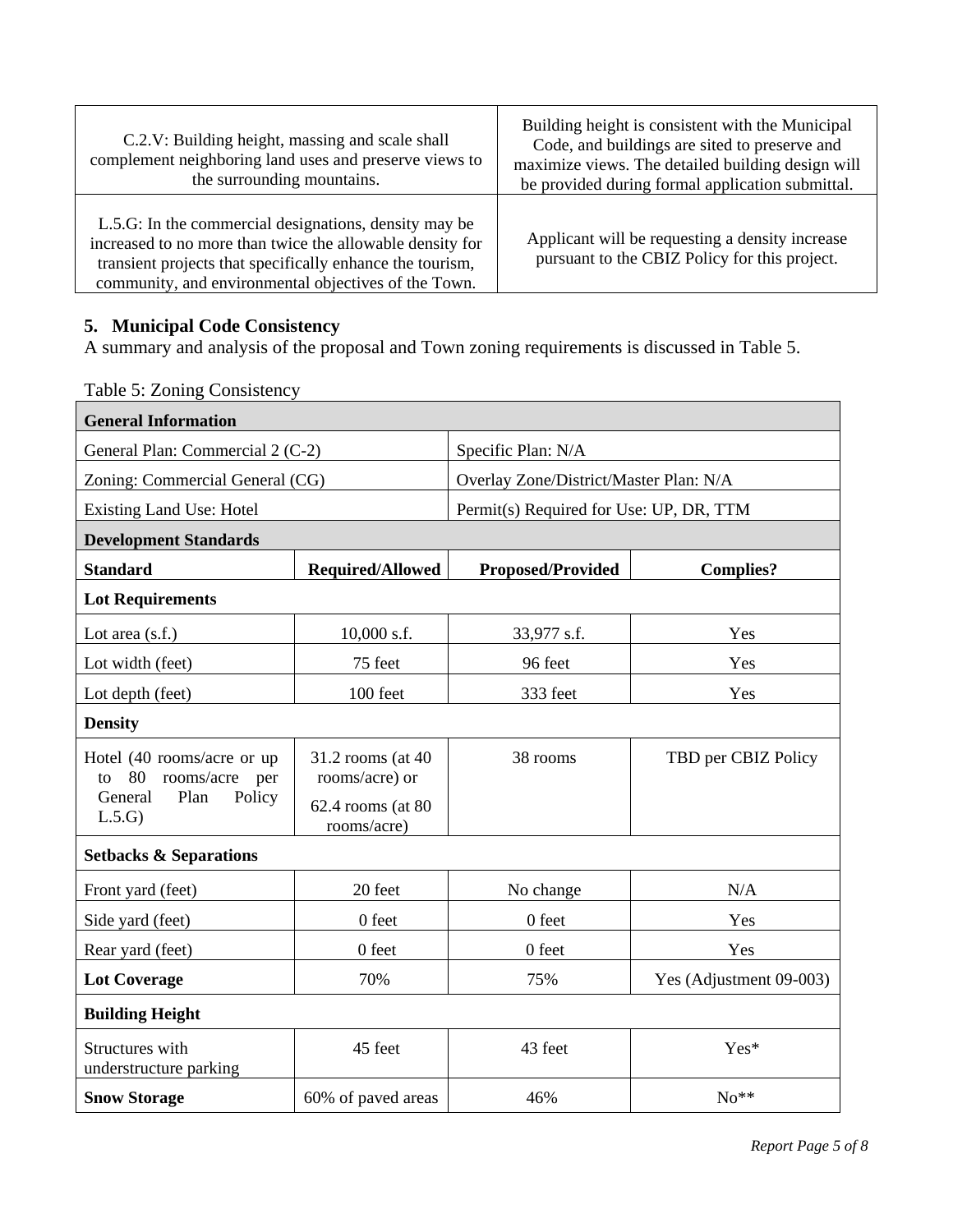| <b>Parking</b>             |           |                  |          |
|----------------------------|-----------|------------------|----------|
| Hotel $(1$ /guest room)    | 38 spaces | 38 spaces        | $Yes***$ |
| Guest Parking (1/20 rooms) | 2 spaces  | 2 spaces         | Yes      |
| <b>Loading Space</b>       | 1 space   | 1 space          | $Yes***$ |
| Total                      | 41 spaces | 41 spaces        | Yes      |
| <b>Dumpster</b>            | Required  | Provided         | Yes      |
| <b>Other</b>               |           |                  |          |
| Workforce Housing: TBD.    |           | Public Art: TBD. |          |

\* For any commercial structure where the majority of the ground floor is devoted to understructure parking, the Planning Commission may approve an increase in height of up to ten feet subject to a use permit. The majority of the ground floor of the proposed buildings is devoted to understructure parking.

\*\* Either an off-site hauling agreement or an agreement with the USFS to store snow on the Mammoth Creek Park East property to the south will be required to satisfy snow storage requirements.

\*\*\* Tandem parking proposed within the existing hotel, which would need to comply with the Municipal Code requirements and Public Works Standards for tandem parking (e.g., full-time valet and use permit approval). Tandem parking spaces can only be two cars deep, and the plans show three cars deep with a loading space behind. Some modifications will need to be made to accommodate the required parking spaces on-site.

Staff anticipates that the site plan will need to be modified and/or conditions of approval will be required to address areas where compliance with development standards is not fully achieved. The site plan will likely need to be modified to meet all circulation and parking layout requirements pursuant to the Public Works Standards and Mammoth Lakes Fire Protection District. These include turning radii, back-up and turning space for certain parking stalls ("end condition"), drive aisle width, and certain tandem parking standards. If all required parking cannot be provided on-site while meeting these requirements, the applicant may consider a shared parking agreement as allowed by the Municipal Code, which would allow for off-site parking.

The Commission should provide feedback on the items that do not fully comply with the required development standards or require Commission approval (i.e., height increase, snow storage, parking, and CBIZ). Please see #7 CBIZ, below, for additional information on the anticipated CBIZ proposal.

## **6. Project Design**

The project conceptual design locates the three buildings to the eastern portion of the site, which is currently vacant. The location of buildings was predicated on the lot configuration, existing hotel location, and easements that run through the center of the site. Additionally, the proposed building locations maintain the existing circulation connection through to the Cast-Off property to the north, for which an easement exists between the two property owners.

The detailed building design, colors and materials, and landscape plan will be prepared for the formal application submittal. The Commission should provide any suggestions for these aspects of the project design.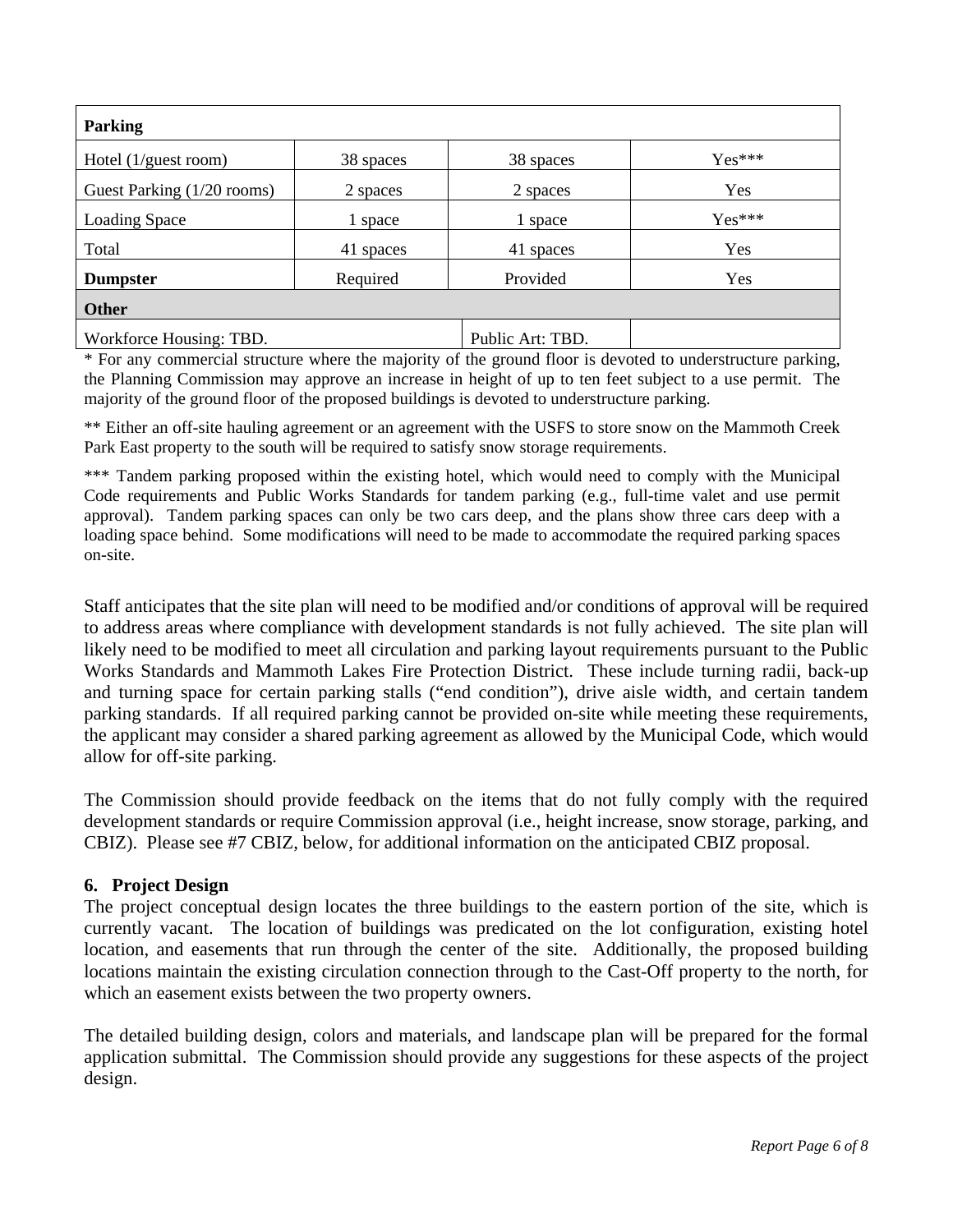## **7. Community Benefits and Incentive Zoning Policy (CBIZ)**

The CBIZ Policy provides regulations for the granting of discretionary development incentives to developers to encourage the provision of certain community benefits or amenities in accordance with the General Plan (please see Attachment 2 for the CBIZ Policy). The community benefit(s) provided are required to be in addition to any items that are or would be required by the General Plan, Municipal Code, Development Impact Fees, or mitigation measures required by the California Environmental Quality Act (CEQA).

CBIZ refers to Neighborhood District Plan (NDPs) and other planning documents to be applied in determining appropriate community benefits for each project. The preferred option is for the community benefit(s) to be provided on site or within the district in which the project is located. Furthermore, CBIZ allows for the payment of fees in-lieu of the direct provision of community benefits. The Mammoth Creek Inn site is located within the South Old Mammoth Road District, which was included in the South Districts NDP. The South Districts NDP lists the following as community benefits above project requirements: special events areas and plazas, park enhancements and improvements, enhanced transit facilities, and others (please see Attachment 3).

CBIZ ensures that the granting of incentives provides the desired community benefit(s) that is commensurate with the financial incentive conferred to the developer with the increased density. Not only is the applicant requesting a relatively minor incentive (i.e. 22.5% density increase or 49 rooms per acre), but also the financial analysis of the project identified that "*there does not appear to be a sufficient margin to request community benefits exceed five percent of the net return shown for this project (approximately \$6,000)*" (please see EPS Analysis, Attachment 4). The applicant is interested in providing in-lieu fees towards a new or improved transit facility, such as a bus stop/shelter along Old Mammoth Road in the vicinity of the project. The Commission should provide initial feedback on this preliminary CBIZ proposal.

The CEQA analysis for the project will analyze potential environmental impacts of the project, including Population at One Time and Population Impact Evaluation Criteria (PAOT/PIEC). Since the project is located in the Commercial Zone in town on an existing developed property and the density increase is relatively minor, staff anticipates that there will be no significant environmental impacts from the additional seven rooms proposed.

As required by CBIZ, the applicant will receive non-binding input from the Town Council on the CBIZ proposal on January 23rd. The Planning Commission will make the decision on CBIZ concurrently with the decision on the tentative tract map, use permit, and design review submittal.

## **8. Agency/Public Comments**

Staff and the applicant have coordinated with the Mammoth Community Water District and Mammoth Lakes Fire Protection District regarding this concept review. The formal application submittal will be routed to outside agencies for review.

## **C. OPTIONS**

This item is a workshop, therefore, no options are provided.